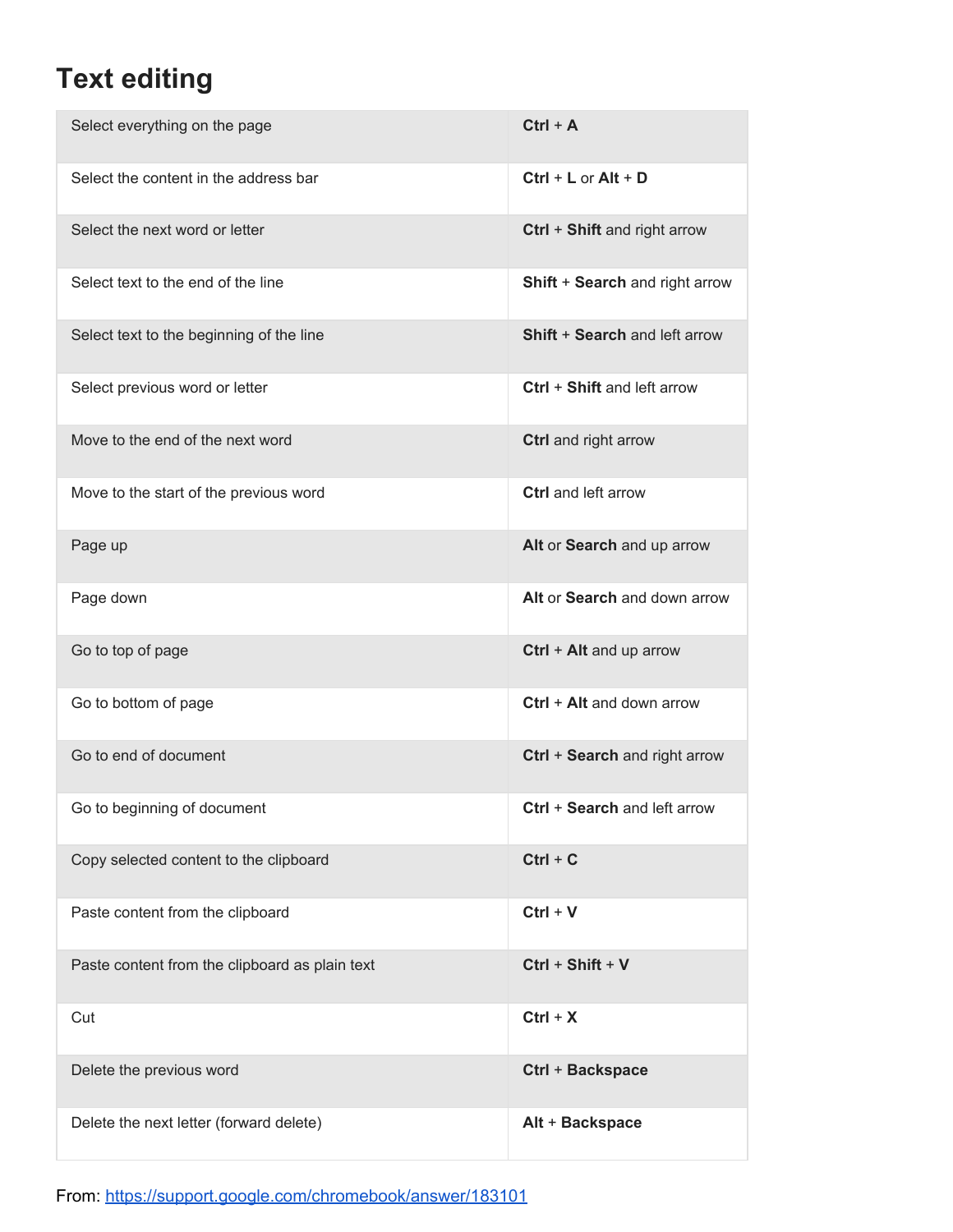| Undo your last action                                       | $Ctrl + Z$    |
|-------------------------------------------------------------|---------------|
| Switch between the keyboard input methods you've set        | $Alt + Shift$ |
| Switch to the previous keyboard input method you were using | Ctrl + Space  |
| Dim keyboard (for backlit keyboards only)                   | 陸<br>$Alt +$  |
| Make keyboard brighter (for backlit keyboards only)         | $Alt +$       |

## **Page shortcuts**

| Page up                                                  | Alt or Search and up arrow   |
|----------------------------------------------------------|------------------------------|
| Page down                                                | Alt or Search and down arrow |
| Scroll down the web page                                 | Space bar                    |
| Go to top of page                                        | Ctrl + Alt and up arrow      |
| Go to bottom of page                                     | Ctrl + Alt and down arrow    |
| Print your current page                                  | $Ctrl + P$                   |
| Save your current page                                   | $Ctrl + S$                   |
| Reload your current page                                 | $Ctrl + R$                   |
| Reload your current page without<br>using cached content | $Ctrl + Shift + R$           |
| Zoom in on the page                                      | Ctrl and +                   |
| Zoom out on the page                                     | Ctrl and -                   |
| <b>Reset zoom level</b>                                  | $Ctrl + 0$                   |
| Stop the loading of your current page                    | <b>Esc</b>                   |